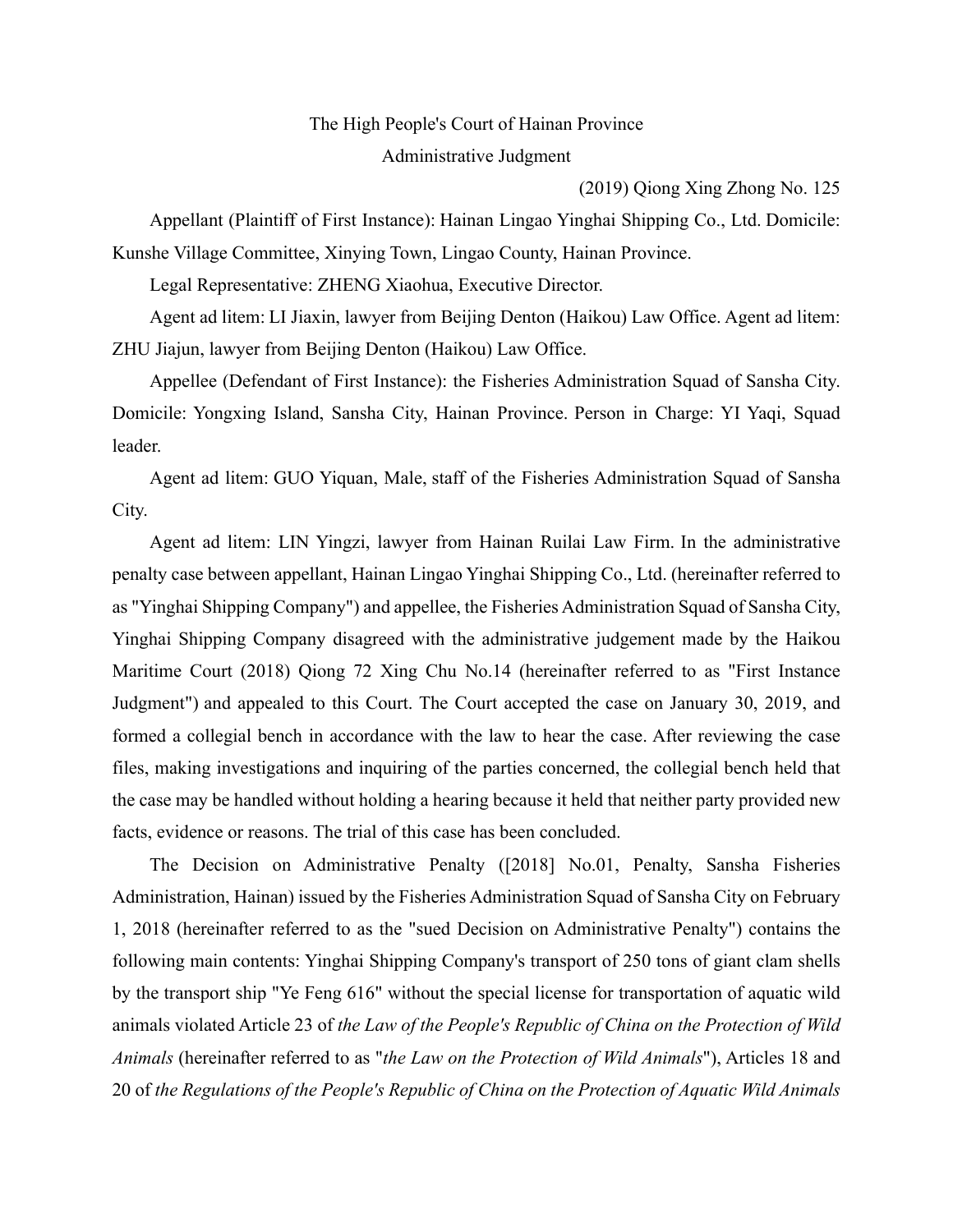(hereinafter referred to as "*the Regulations on the Protection of Aquatic Wild Animals*"), and Article 29 of *the Measures of the People's Republic of China for Special Licenses for Exploitation of Aquatic Wild Animals* (hereinafter referred to as "*the Measures for Special Licenses for Exploitation of Aquatic Wild Animals*"). According to Paragraph 3 of Article 3 and Article 28 of *the Regulations on the Protection of Aquatic Wild Animals*, and Paragraph 3 of Article 28 of *the Measures of Hainan Province for implementing the Law of the People's Republic of China on the Protection of Wild Animals*, this Squad decides to issue to Yinghai Shipping Company an administrative penalty to: 1. confiscate 250 tons of giant clam shells; 2. impose a fine of 1,120,500 Yuan, which is three times of the actual value of the confiscated shells. This Squad also orders immediate correction of illegal acts.

Yinghai Shipping Company filed a litigation with Haikou Maritime Court and claimed that the decision on administrative penalty should be set aside, as the sued Decision on Administrative Penalty infringed upon its legitimate rights and interests.

After hearing, Haikou Maritime Court finds the following case facts:

On August 21, 2014, when the Third Coast Guard Brigade of Hainan Provincial Public Security Frontier Force (hereinafter referred to as the "Third Coast Guard Brigade") was making inspections in sea areas of Zhongjian Island in Sansha City, it discovered that the ship "Ye Feng 616", which was owned by Yinghai Shipping Company and loaded with giant clam shells, was carrying them back to Hainan Island for sale. On September 5, the Marine Police Third Branch transferred the case of Yinghai Shipping Company's illegal transport of giant clam shells to the Sansha City Comprehensive Law Enforcement Bureau for investigation and handling.

On September 13, 2014, the Fisheries Administration Squad of Sansha City initiated investigation into the case of Yinghai Shipping Company's illegal transport of giant clam shells, and on that same day, made inquiries of the captain of "Ye Feng 616" and the manager of Yinghai Shipping Company, and on September 24, weighed the giant clam shells involved in the case at the wharf of the Third Coast Guard Brigade and the weight was 250 tons.

On April 8, 2015, the Fisheries Administration Squad of Sansha City entrusted Institute of Oceanology, Chinese Academy of Sciences (hereinafter referred to as the "IOCAS") to authenticate the species of the giant clam shells involved in this case. On April 14, IOCAS issued an Authentication Report, indicating that 98% of the giant clam shells involved in this case are Tridacna gigas and 2% are Hippopus hippopus. On April 21, the Fisheries Administration Squad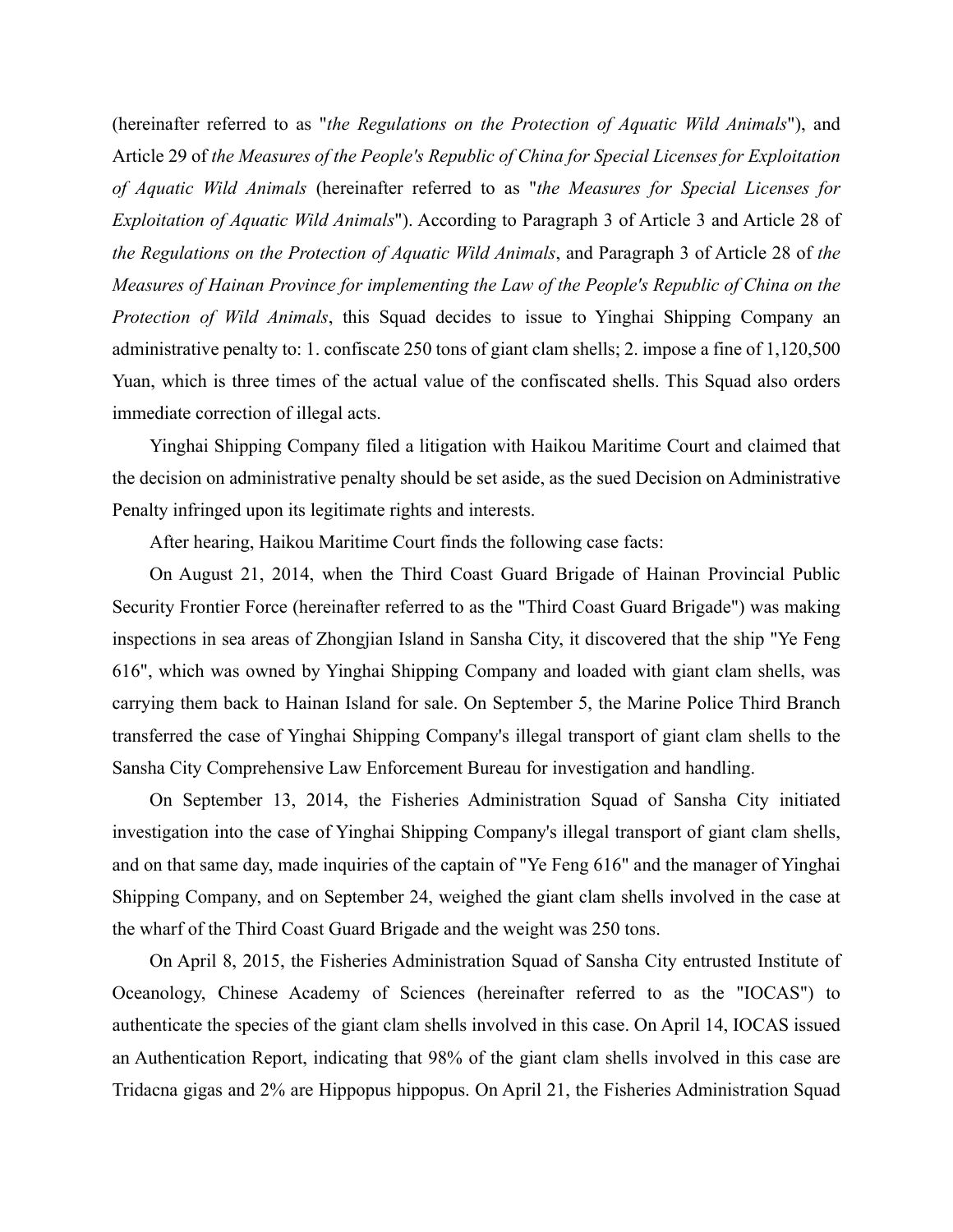of Sansha City authorized the Price Certification Center of Hainan Province to determine the price of giant clam shells involved in this case. On May 12, the Price Certification Center of Hainan Province issued the Conclusion Letter for the Price Appraisal, according to which the total price of giant clam shells involved in this case is 373,500 Yuan.

On October 24, 2017, the Fisheries Administration Squad of Sansha City held a hearing of the case. On October 30, it issued the Advance Notice on Administrative Penalty ([2017] No.10, Penalty, Sansha Fisheries Administration, Hainan), and served the notice through posting on November 3 and November 8 respectively in conjunction with the Lingao County Fisheries Administration Station and Lingao County Xinying Public Security Frontier Station at the domicile of Yinghai Shipping Company, and the residential address of its legal representative. On November 26, the notice was served by public announcement in Hainan Daily. On February 1, 2018, the Fisheries Administration Squad of Sansha City issued the Decision on Administrative Penalty ([2018] No.01, Penalty, Sansha Fisheries Administration, Hainan), and served the Decision through posting on February 2 in conjunction with the Lingao County Fisheries Administration Station and Lingao County Xinying Public Security Frontier Station at the domicile of Yinghai Shipping Company. On March 1, the Decision was served by public announcement in Hainan Daily.

It was also ascertained that, for suspected criminal offence, the case was transferred on February 3, 2015 by the Sansha City Comprehensive Law Enforcement Bureau, and on July 10, 2015 and March 8, 2016 respectively by the Fisheries Administration Squad of Sansha City to the public security organ for investigation. On March 14, 2016, the Fisheries Administration Squad of Sansha City applied to the Sansha City Sansha Islands People's Procuratorate for supervision over the public security organ's failure to file the case. On September 14, 2017, the Sansha City Sansha Islands People's Procuratorate issued the Notice of Review Opinions on Reasons for Not Filing a Case ([2017] No.01, Review on Not to File, Sansha Islands People's Procuratorate).

The Haikou Maritime Court held that:

1. Whether Yinghai Shipping Company's conduct constituted illegal transport of aquatic wild animal products of national priority protection

According to the facts ascertained, Yinghai Shipping Company transported giant clam shells by the transport ship "Ye Feng 616" from sea areas of Zhongjian Island in Sansha City to Hainan Island without holding the special license for transportation of aquatic wild animals approved and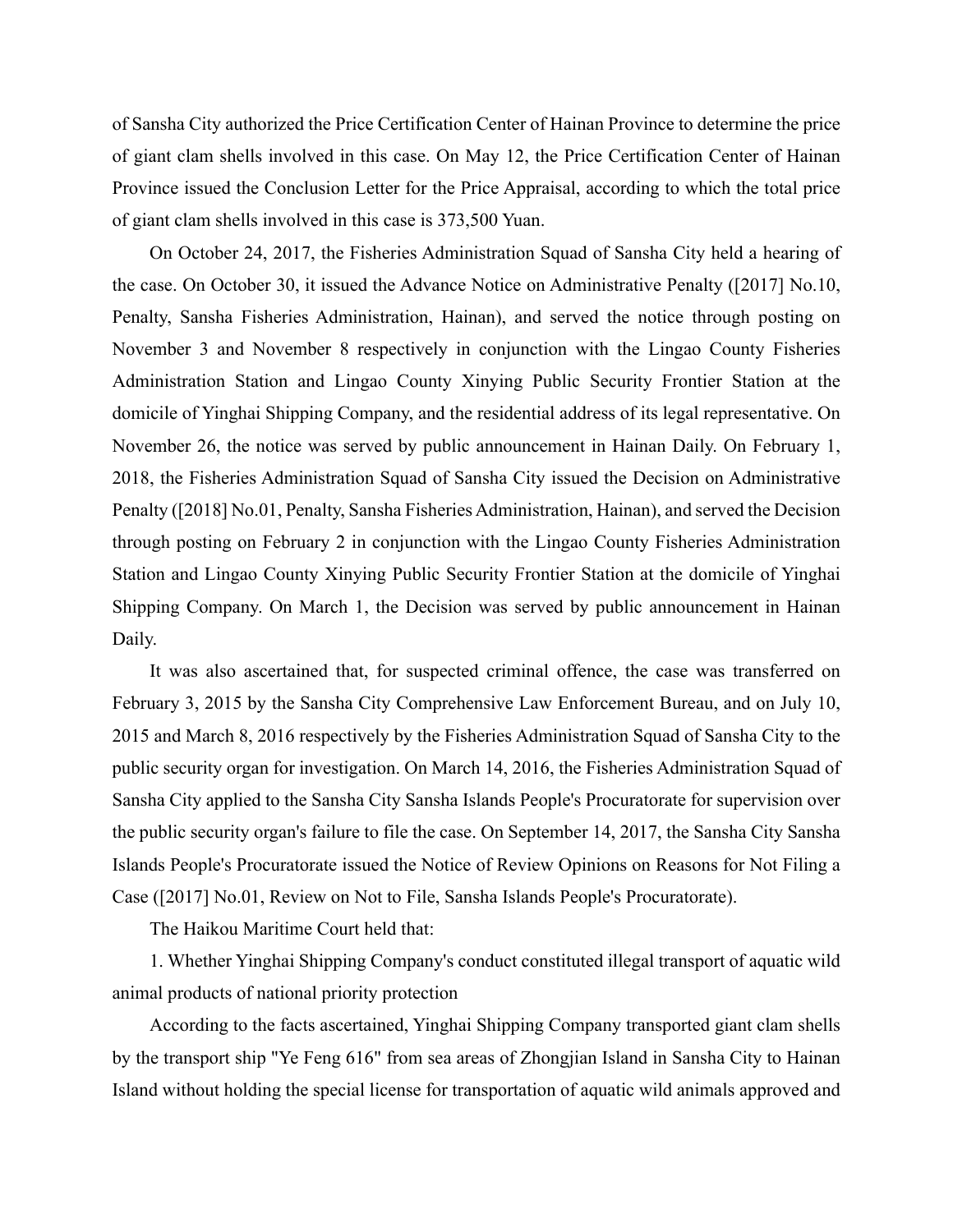issued by the competent authority. The giant clam shells weighed 250 tons, and 98% of the giant clam shells are Tridacna gigas (first class national protected animal) and 2% are Hippopus hippopus (second class national protected animal). The aforesaid facts were evidenced by the inquiring records, a list of evidence registered and kept, a list of temporarily detained properties, and a weighing detail list of giant clam shells, etc. Therefore, the conduct of Yinghai Shipping Company constituted illegal transport of aquatic wild animal products of national priority protection.

Although Yinghai Shipping Company claimed that its conduct did not violate Article 18 of *the Regulations on the Protection of Aquatic Wild Animals*, in the sued Decision on Administrative Penalty by the Fisheries Administration Squad of Sansha City, the nature of Yinghai Shipping Company's illegal conduct was specified as illegal transport of aquatic wild animal products of national priority protection, and the sued Decision on Administrative Penalty was also made against it's illegal transport of aquatic wild animal products of national priority protection. Therefore, whether the conduct of Yinghai Shipping Company violated Article 18 of *the Regulations on the Protection of Aquatic Wild Animals* and whether the Fisheries Administration Squad of Sansha City invoked Article 18 of *the Regulations on the Protection of Aquatic Wild Animals* in its sued administrative penalty decision do not affect determination of the nature of conduct involved in this case by the Fisheries Administration Squad of Sansha City. Therefore, it cannot be upheld accordingly that the sued administrative penalty decision is wrong.

Yinghai Shipping Company also claimed that its transport of giant clam shells was necessary for ballast operations at sea, and therefore did not constitute illegal transport of aquatic wild animal products. However, when inquiring and investigating the captain and crew member of "Ye Feng 616" and the manager of Yinghai Shipping Company, they all admitted the fact that they had, without permission of the relevant authorities, collected giant clam shells from the sea areas of Zhongjian Island in Sansha City with the intention to carry those back to Hainan Island. The above inquiring records and the evidence collected by the Fisheries Administration Squad of Sansha City could mutually corroborate with each other. Therefore, this claim by Yinghai Shipping Company cannot be upheld.

Yinghai Shipping Company also claimed that the giant clam shells they transported were not live animals so they did not infringe any legal interests thereof. In response to such argument of Yinghai Shipping Company, this Court would like to clarify that the legal protection of aquatic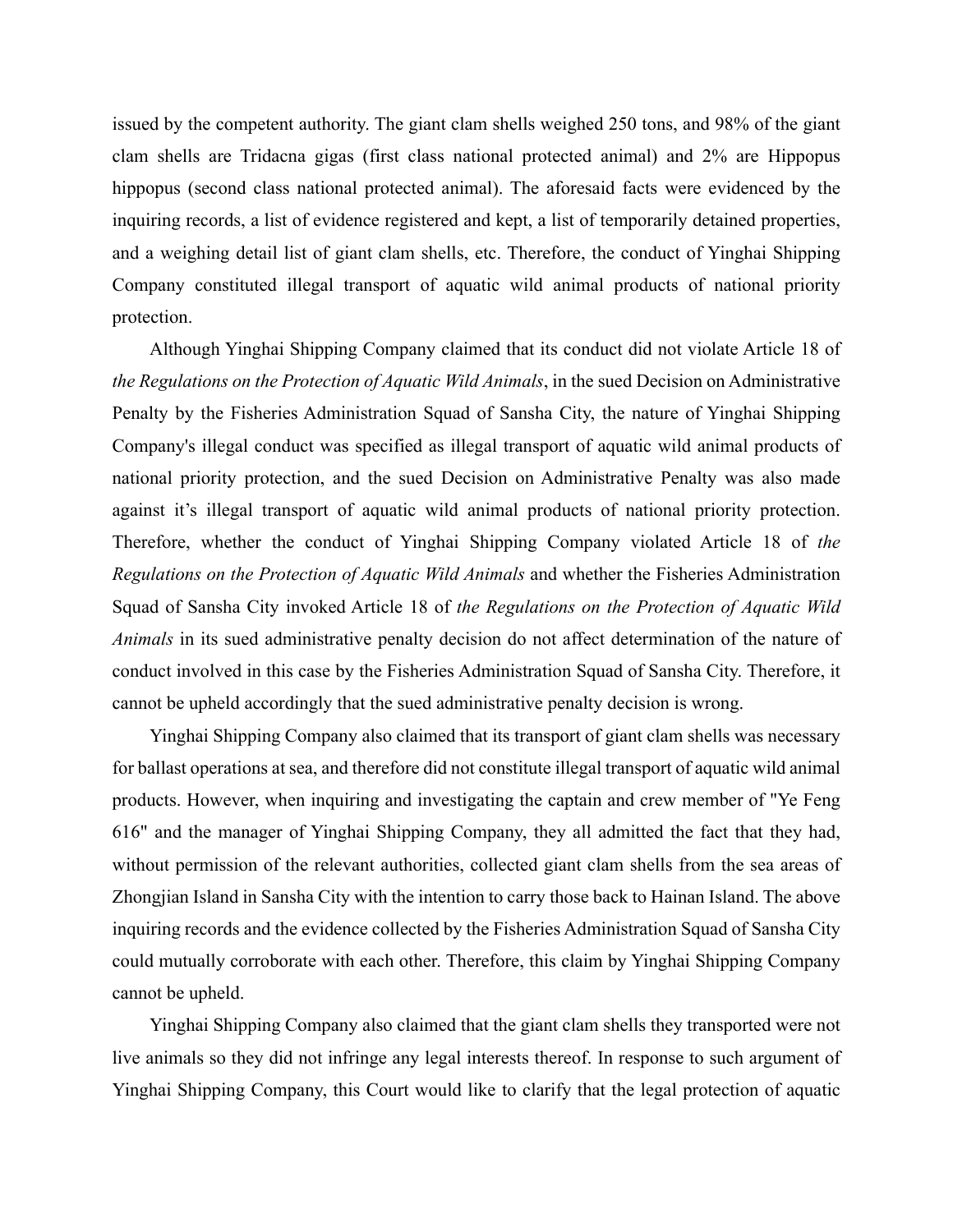wild animals in our country involves all aspects, not only limited to the fishing, killing, etc. of live wild animals, but also correspondingly including the purchase, sale, breeding, transport, collecting, digging etc. of protected aquatic wild animals. This is also the reason and the spirit of legislation that all illegal activities of collecting, digging, transport and carrying giant clams and products made out of them shall be punished in accordance with relevant laws and regulations. No matter the giant clams transported by Yinghai Shipping Company were living or dead, such conduct violated the provisions of *the Law on the Protection of Wild Animals* and *the Regulations on the Protection of Aquatic Wild Animals*, and infringed upon the legitimate interests protected by relevant laws. Therefore, this claim by Yinghai Shipping Company has no legal basis.

2. The issue of whether the sued decision on administrative penalty made by the Fisheries Administration Squad of Sansha City exceeded the prescribed time limit severely

On September 13, 2014, the Fisheries Administration Squad of Sansha City filed the case of Yinghai Shipping Company's illegal transport of giant clam shells and issued the sued Decision on Administrative Penalty on February 1, 2018. During the investigation, the Fisheries Administration Squad of Sansha City entrusted an institute to authenticate the species on April 8, 2015 and authorized an entity to determine the price on April 21; the case was transferred to the public security organ for investigation on February 3, 2015, July 10, 2015 and March 8, 2016. In March, 2016, the Fisheries Administration Squad of Sansha City applied to the People's Procuratorate for supervision over the public security organ's failure to file the case. On September 14, 2017, the People's Procuratorate issued the Notice of Review Opinions on Reasons for Not Filing a Case, indicating the end of relevant procedures. The above-mentioned matters such as species authentication, price determination and case transfer objectively delayed the review and handling process, and the time consumed shall be deducted from the period for handling the case. In addition, the period for the Fisheries Administration Squad of Sansha City to serve relevant documents by means of public announcement during the investigation of the case shall also be deducted from the period for handling the case. Considering the above factors, we can see from the facts of the case and the specific content of the sued Administrative Penalty Decision that: whether the time for the Fisheries Administration Squad of Sansha City to handle the case exceeded Article 41 of *the Provisions on the Procedure for Agricultural Administrative Punishment* does not affect the correctness of the decision of administrative punishment made by it. Even if the Fisheries Administration Squad of Sansha City handled the case beyond the statutory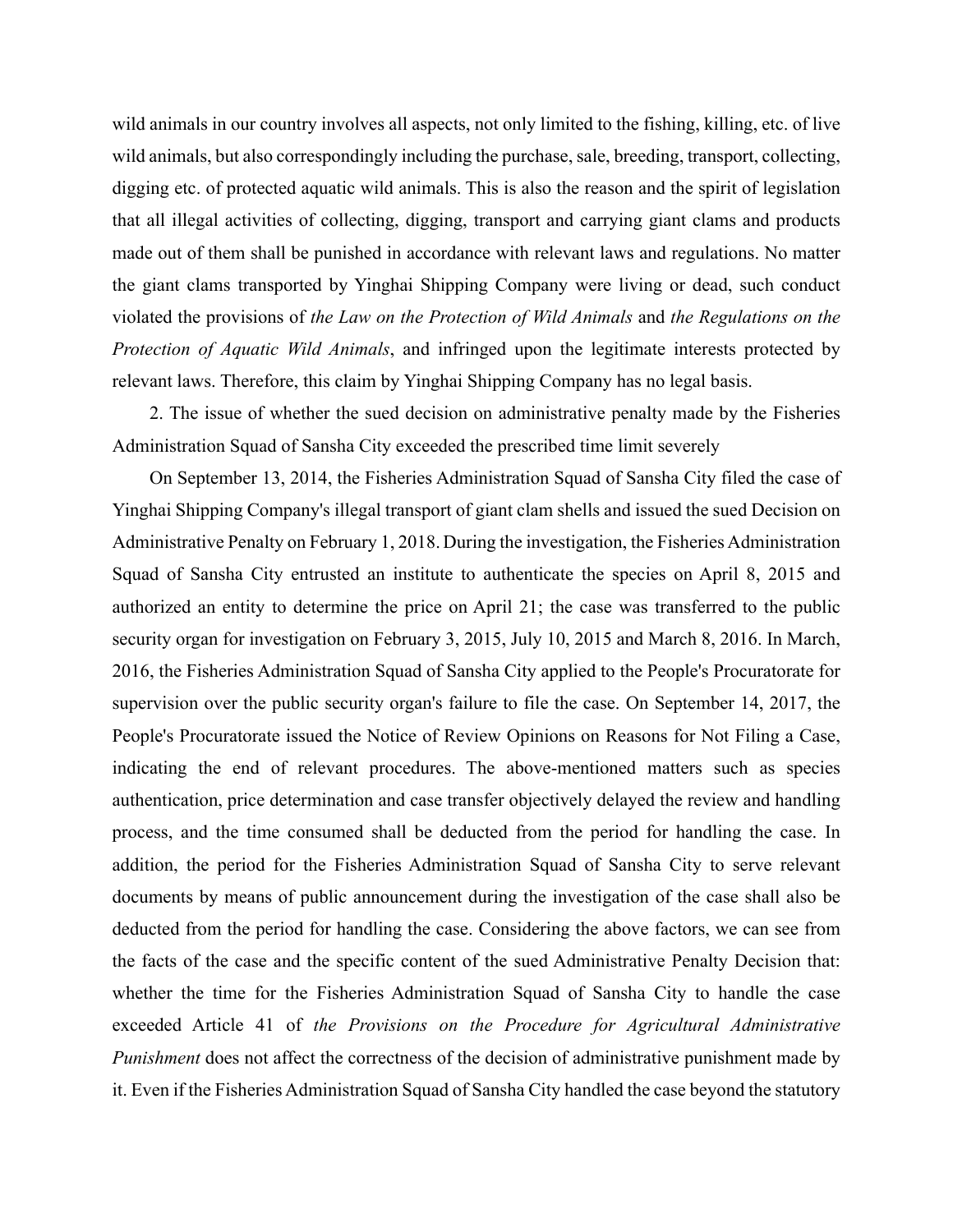time limit, and there were procedural flaws, such relevant flaws did not affect the significant procedural rights of Yinghai Shipping Company. It should not be deemed that the Administrative Penalty Decision was wrong and should be revoked based on these. Therefore, the relevant claims of Yinghai Shipping Company lack factual and legal basis.

3. The issue of whether the Authentication Report has major flaws

Yinghai Shipping Company claimed that the Authentication Report has significant flaws in procedures and contents, and should not be the basis for administrative punishment. The Authentication Report was issued by the Institute of Oceanology, Chinese Academy of Sciences (hereinafter referred to as the "IOCAS") , which was appointed by the Ministry of Agriculture to authenticate endangered species of aquatic wild animals and plants. The Fisheries Administration Squad of Sansha City also explained the method and process used in the authentication before the court. Yinghai Shipping Company was informed of the main contents of the Authentication Report via the Advance Notice on Administrative Penalty. Yinghai Shipping Company, due to its own reasons, failed to make a statement or defend itself or apply for a hearing in the process of making the decision on administrative penalty. Also, Yinghai Shipping Company was unable to provide evidence to prove that the Authentication Report contains errors or defects in its contents or procedures which are sufficient to affect its material procedural or substantive rights. This claim of Yinghai Shipping Company lacks factual and legal basis.

Yinghai Shipping Company further claimed that the Fisheries Administration Squad of Sansha City did not entrust an institution to carry out the species authentication until April 8, 2015, much later than the date (i.e. September 13, 2014) it registered and kept the giant clam shell involved in this case, which exceeded the time limit stipulated in *the Provisions on the Procedure for Agricultural Administrative Punishment*. Meanwhile, the entrustment was separate entrustment for the same matter under the circumstance that the public security organ already entrusted species authentication and formed authentication opinions, which was unreasonable. In respect of the above claims of Yinghai Shipping Company, first of all, based on the evidence submitted by both parties, the public security organs already entrusted an institution to carry out species authentication before the Fisheries Administration Squad of Sansha City entrusted IOCAS for the same purpose. Therefore, it cannot be considered in isolation as to when Fisheries Administration Squad of Sansha City entrusted the authentication. Secondly, considering that the Hainan Academy of Marine and Fishery Sciences was not qualified to authenticate endangered species of aquatic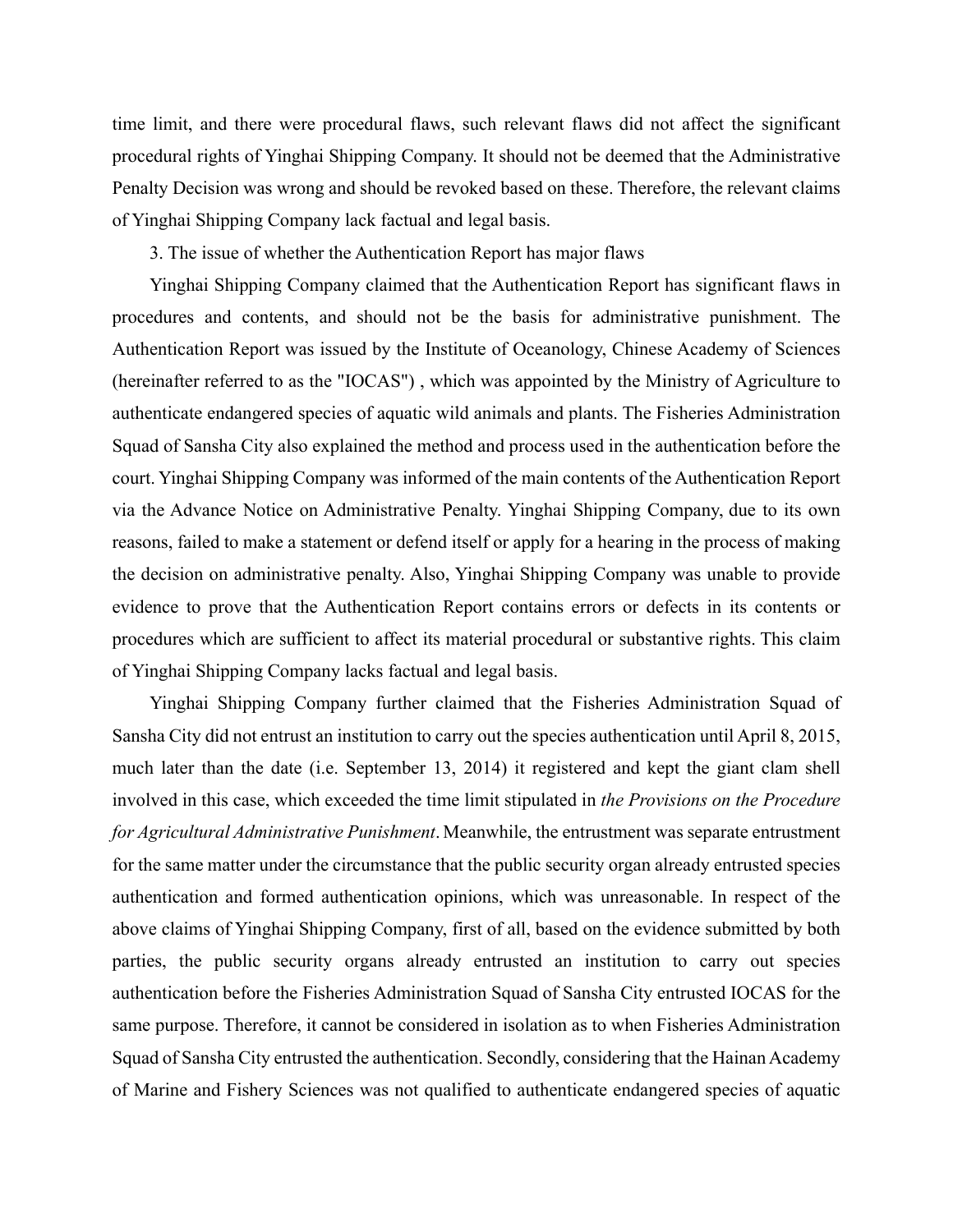wild animals in 2015, and such authentication cannot be used as the basis for the Fisheries Administration Squad of Sansha City to handle the case, it is appropriate for the Fisheries Administration Squad of Sansha City to entrust a qualified institution to carry out the authentication. Therefore, the relevant claims of Yinghai Shipping Company lack factual and legal basis.

4. The issue of whether the service procedures of legal documents in this case were illegal

Yinghai Shipping Company claimed that the service procedures of the Fisheries Administration Squad of Sansha City were illegal and infringed upon its rights. According to Article 40 of *the Law of the People's Republic of China on Administrative Penalty*, administrative authorities shall serve legal documents in accordance with the relevant provisions of the Civil Procedure Law. Article 52 of *the Provisions on the Procedure for Agricultural Administrative Punishment* also regulates the service of relevant documents. In this Case, since neither Yinghai Shipping Company nor its legal representative was operating or residing in its domicile, the Fisheries Administration Squad of Sansha City was unable to serve the relevant documents to Yinghai Shipping Company by direct delivery, mail etc. In view of this, the Fisheries Administration Squad of Sansha City published service announcement in Hainan Daily on November 26, 2017 and March 1, 2018 respectively, and served the Advance Notice on Administrative Penalty and the Decision on Administrative Penalty to Yinghai Shipping via public announcement. Therefore, the Fisheries Administration Squad of Sansha City served the Advance Notice on Administrative Penalty and the Decision on Administrative Penalty to Yinghai Shipping Company in accordance with the law after it issued them, and Yinghai Shipping Company failed to provide evidence to prove that the Fisheries Administration Squad of Sansha City illegally served them or relevant documents were not served on Yinghai Shipping Company. Yinghai Shipping Company's related claims lack factual and legal basis.

To sum up, the facts of the sued Decision on Administrative Penalty are clear, the evidence is conclusive, the applicable basis is correct, the procedures are legal, and the handling is appropriate. Pursuant to Article 69 of *the Administrative Procedure Law of the People's Republic of China*, the court held that the claims of Yinghai Shipping Company be dismissed. The first instance judgement also determined which party to bear the case acceptance fee and informed both parties of the right to appeal.

Yinghai Shipping Company appealed within the statutory time limit, requesting: 1. to revoke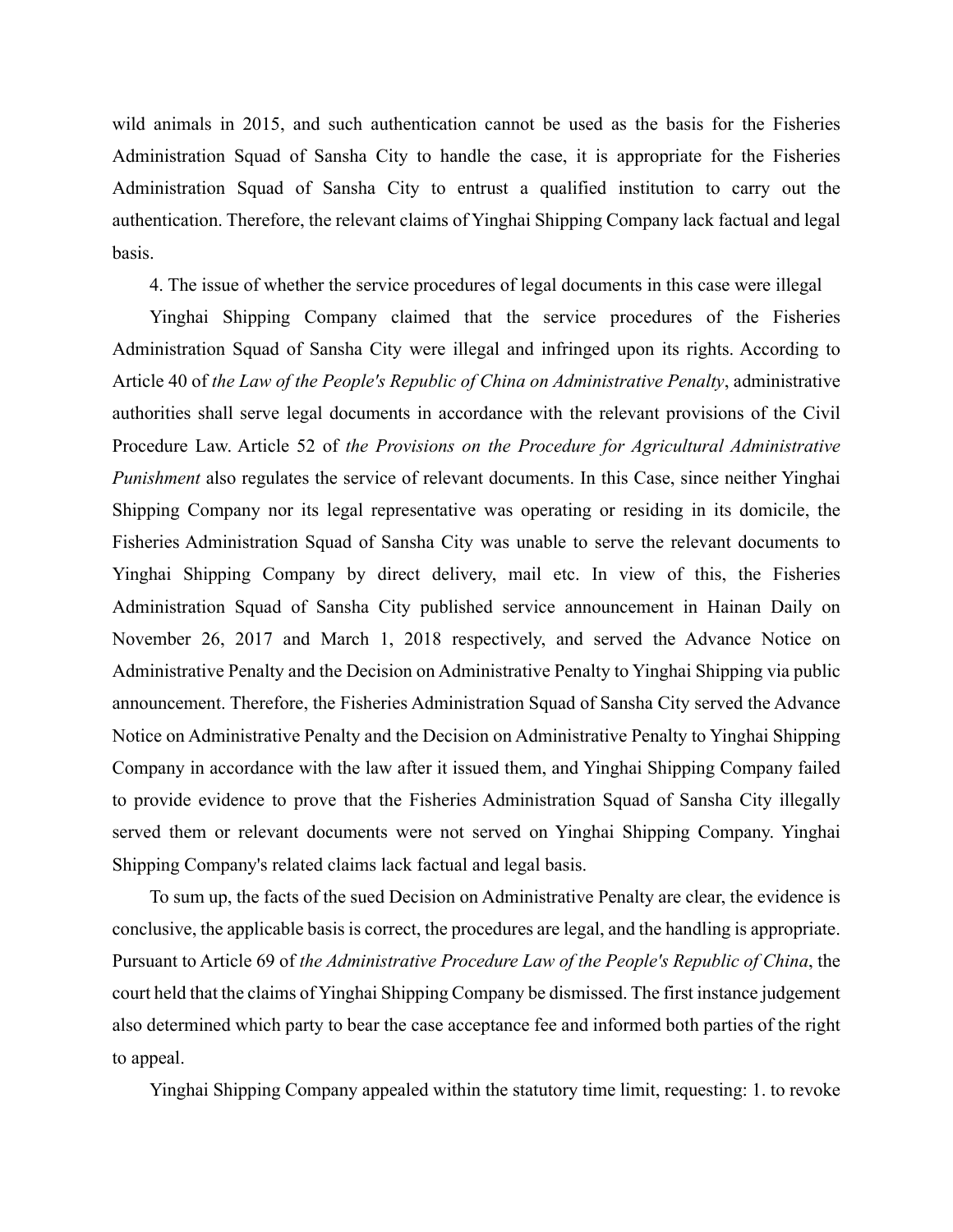the judgment of first instance; 2. to change the original judgment to support all claims of Yinghai Shipping Company; and 3. the Fisheries Administration Squad of Sansha City to bear the litigation costs.

Facts and grounds of the appeal: 1. The facts ascertained in the Decision on Administrative Penalty are wrong and the evidence is insufficient. The giant clam shells transported by Yinghai Shipping Company were dead, therefore Yinghai Shipping Company did not violate any of the legal interests protected under *the Regulations on the Protection of Aquatic Wild Animals*, Its transport of giant clam shells was necessary for ballast operations at sea, no interests were obtained and the act was trivial. Institute of Oceanology, Chinese Academy of Sciences' Authentication Report did not explain the authentication methods, ideas and procedures, and the inspection target was not confirmed by Yinghai Shipping Company. The authentication opinions on the species shall not be used as the basis for penalty. 2. The Fisheries Administration Squad of Sansha City failed to inform the species authentication entrustment in accordance with Item 1, Article 35 of *the Provisions on the Procedure for Agricultural Administrative Punishment*, and the sued administrative penalty decision was made beyond the statutory time limit, violating the statutory procedures.

The Fisheries Administration Squad of Sansha City submitted its defense within the statutory time limit, requesting to reject the appeal of Yinghai Shipping Company.

Facts and grounds of the defense: 1. The facts ascertained in the Decision on Administrative Penalty are clear and the evidence is conclusive. It is clearly provided in *the Provisions of the Supreme People's Court on Several Issues concerning the Trial of the Relevant Cases Occurring in Maritime Space under the Jurisdiction of China (II)* that the giant clam shells include both living and dead bodies. GUI Jianhai and GUI Zaiwang both admitted the fact that they collected giant clam shells from the sea areas of Zhongjian Island in Sansha City with the intention to carry those back to Hainan Island. In addition, the method of transport giant clam shells did not comply with the ballast requirements for operation at sea. 2. In respect to the Decision on Administrative Penalty, the application of Article 28 of *the Regulations on the Protection of Aquatic Wild Animals*, and Paragraph 3, Article 28 of *the Measures of Hainan Province for implementing the Law of the People's Republic of China on the Protection of Wild Animals* is correct. 3. The procedures for making the decision on the administrative penalty are lawful. For possible and suspected criminal offence, the case of Yinghai Shipping Company's illegal transport of giant clam shells was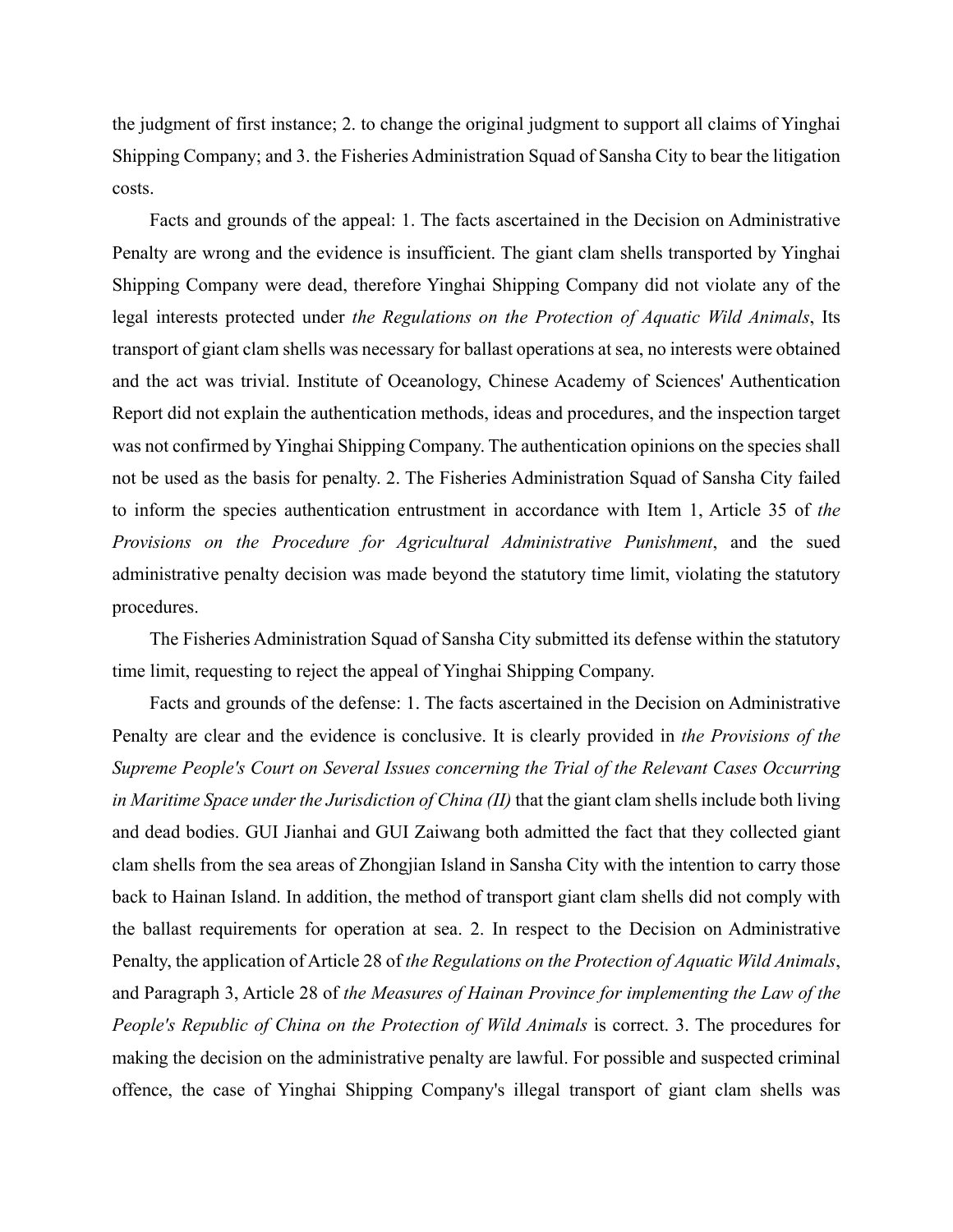transferred by the Fisheries Administration Squad of Sansha City to the public security organ for investigation for multiple times, and such transfers are appropriate. Before making the Decision on Administrative Penalty, the Fisheries Administration Squad of Sansha City issued and served the Advance Notice on Administrative Penalty, which protected the rights of the Yinghai Shipping Company and is in compliance with laws.

The Court ascertains that the Authentication Report issued by the Institute of Oceanology, Chinese Academy of Sciences stated: Giant Clam, also known as Tridacna gigas, is a first class national protected animal; Hippopus hippopus is a second class national protected animal.

On September 13, 2014, the Fisheries Administration Squad of Sansha City kept the giant clam shells involved in this case at the wharf of the Third Coast Guard Brigade, and prepared a list of registered and kept evidence, as well as a list of temporarily seized properties, which was served to GUI Zaiwang, the captain of "Ye Feng 616". On September 24, upon the entrustment of GUI Jianhai, the manager of Yinghai Shipping Company, SU Hongjian cooperated with the Fisheries Administration Squad of Sansha City to weigh the giant clam shells involved in this case. The Third Coast Guard Brigade witnessed on the spot. SU Hongjian signed and fingerprinted the weighing detail list of giant clam shells. The giant clam shells involved in this case were kept at the Sansha Wenchang Affairs Administration after being weighed.

During the inquiry by the court, Yinghai Shipping Company acknowledged that the public security organ already notified them before the public security organ entrusted the Hainan Academy of Marine and Fishery Sciences to carry out species authentication of the giant clam shells involved in this case. On December 11, 2014, Sansha Municipal Ocean and Fisheries Bureau approved an extension of the handling period of this case for one year after being applied by the Fisheries Administration Squad of Sansha City. On September 14, 2017, the Sansha City Sansha Islands People's Procuratorate issued the Notice of Review Opinions on Reasons for Not Filing a Case ([2017] No.01, Review on Not to File, Sansha Islands People's Procuratorate), holding that the reasons for not filing a case were tenable.

The subject matter of review in this case is whether the Decision on Administrative Penalty is lawful. Considering the Decision on Administrative Penalty, the judgment of first instance, and the arguments and defenses of both parties during the second instance, this court holds that the focus of dispute in this case is: Ⅰ. Whether the facts are clear and whether evidence is conclusive for the Decision on Administrative Penalty to determine Yinghai Shipping Company's illegal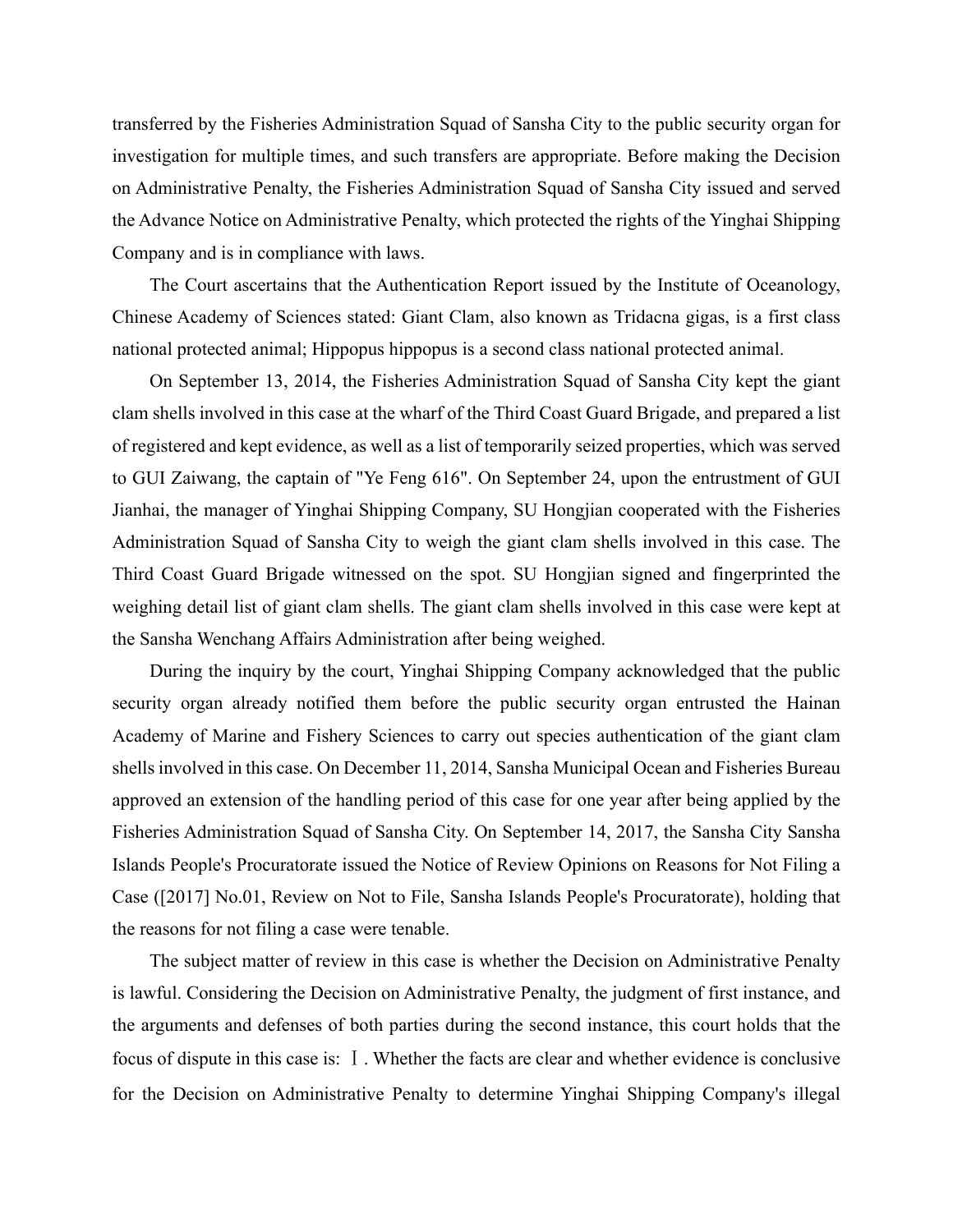transport of wild animals of national priority protection; Ⅱ. Whether the Decision on Administrative Penalty violates legal procedures. The analysis is as follows:

Ⅰ. The issue of whether the facts are clear and whether evidence is conclusive for the Decision on Administrative Penalty to determine Yinghai Shipping Company's illegal transport of wild animals of national priority protection.

In Paragraph 3, Article 7 of *the Supreme People's Court on Several Issues concerning the Trial of the Relevant Cases Occurring in Maritime Space under the Jurisdiction of China (II)*, it is stipulated that "The term 'corals and giant clams' as referred to in these Provisions means all kinds of corals and giant clams under the first-grade and second-grade state conservation in the List of Wildlife under State Priority Conservation and in Annexes 1 and 2 to *the Convention on International Trade in Endangered Species of Wild Fauna and Flora*, including living and dead bodies." Article 2 of *the Regulations of the People's Republic of China on the Protection of Aquatic Wild Animals* provides "For the purpose of these Regulations, aquatic wild animals are rare and endangered aquatic wild animals; and products of aquatic wild animals are any part of aquatic wild animals and their derivatives." Tridacna gigas is a first class national protected animal in the List of Wildlife under State Priority Conservation; and Hippopus hippopus a species in Annex 2 of *the Convention on International Trade in Endangered Species of Wild Fauna and Flora*, therefore both of them are protected under laws. In this case, giant clam shells transported by Yinghai Shipping Company are part of giant clams, and are products of aquatic wild animals under legal protection as stipulated in Article 2 of *the Regulations of the People's Republic of China on the Protection of Aquatic Wild Animals*. Yinghai Shipping Company's reasons for appeal that the giant clam shells transported by it were dead, and therefore they did not violate any of the legal interests protected under *the Regulations on the Protection of Aquatic Wild Animals*, are apparently inconsistent with the above regulations. As to Yinghai Shipping Company's claim that its transport of giant clam shells was necessary for ballast operations at sea, no interests were obtained and the act was trivial, it lacks basis.

Article 23 of *the Law of the People's Republic of China on the Protection of Wild Animals*, which came into effect on August 27, 2009, stipulates that "The transportation or carrying of wildlife under special state protection or the products thereof out of any county must be approved by the department of wildlife administration under the government of the relevant province, autonomous region or municipality directly under the Central Government, or by a unit authorized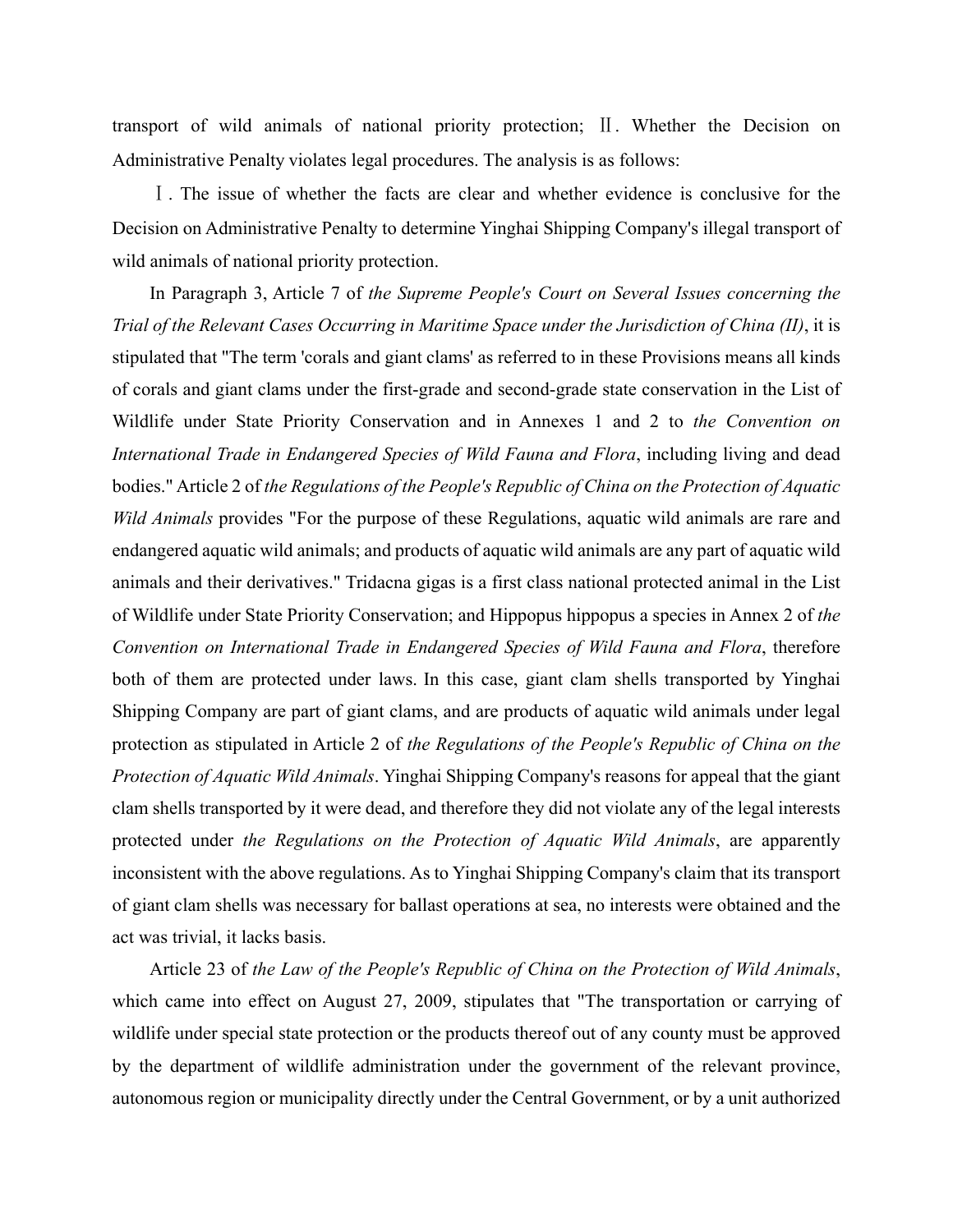by the same department." Articles 20 of *the Regulations of the People's Republic of China on the Protection of Aquatic Wild Animals*, and Article 29 of *the Measures of the People's Republic of China for Special Licenses for Exploitation of Aquatic Wild Animals* provide that the cross-county transportation of wildlife under special protection by the State or the products thereof shall be approved and a corresponding permit shall be obtained. In this case, Yinghai Shipping Company did not object to its failure to obtain approval and a corresponding permit for the transportation of giant clams from Sansha City to Hainan Island. The Fisheries Administration Squad of Sansha City collected evidence such as on-site photos, inquiring records, a list of registered and kept evidence, a list of temporarily seized properties, the weighing detail list, the Authentication Report and the Conclusion Letter for the Price Appraisal and those evidence also prove that Yinghai Shipping Company committed the above acts in violation of the laws, administrative regulations and departmental rules.

The existing laws and regulations do not require the species authentication opinion to specify the authentication methods, ideas and procedures. The Fisheries Administration Squad of Sansha City served the Advance Notice on Administrative Penalty according to the law, which covered the main contents of the authentication opinions, and explained the authentication methods and processes of the Institute of Oceanology, Chinese Academy of Sciences in the court hearing of the first instance. The Fisheries Administration Squad of Sansha City prepared a list of registered and kept evidence and a list of temporarily seized properties. and SU Hongjian (entrusted by Yinghai Shipping Company) signed and fingerprinted the weighing detail list of giant clam shells while the Third Coast Guard Brigade witnessed on the spot. Also, the Authentication Report issued by the Institute of Oceanology, Chinese Academy of Sciences stated the location of the authentication was at the seizure site. The above evidence is sufficient to prove that the species authentication target in the entrustment by the Fisheries Administration Squad of Sansha City is indeed the giant clam shells involved in this case. Yinghai Shipping Company claimed that the inspection target was not confirmed by it but could not provide evidence to prove that the species of authentication target were not giant clams involved in the case, therefore its claim that the authentication opinions on the species shall not be used as the basis for penalty cannot be established.

In relation to Yinghai Shipping Company's claims for appeal that the giant clam shells transported by Yinghai Shipping Company were dead, its transport of giant clam shells was necessary for ballast operations at sea and the authentication opinions on the species shall not be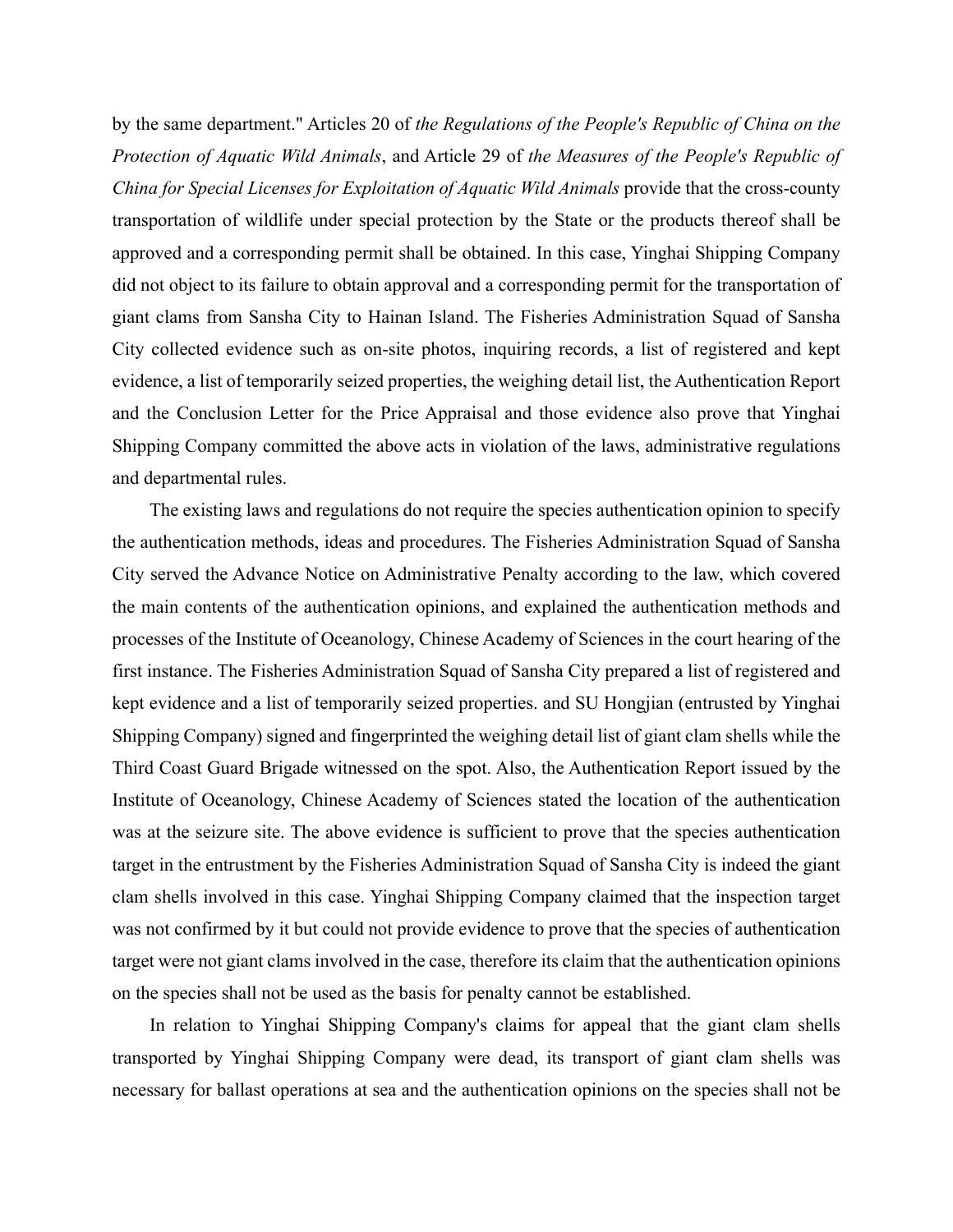used as the basis for penalty, these cannot be supported by this court. Regarding the Fisheries Administration Squad of Sansha City's defense opinions that no matter the giant clams transported by Yinghai Shipping Company are living or dead, they are under the protection of laws, and Yinghai Shipping Company's illegal transport of giant clam shells is subject to administrative penalty, these can be established and this court adopt and agree with them. Judgment of the first instance determined that Hippopus hippopus are second class national protected animal which is wrong, and this court rectify hereby; it also determined that Yinghai Shipping Company constituted illegal transport of aquatic wild animal products of national priority protection and is subject to penalty, which is agreed to and affirmed by this court.

Ⅱ. The issue of whether the Decision on Administrative Penalty violated legal procedures

According to Item 1, Article 35 of *the Provisions on Procedures for Agricultural-related Administrative Penalties*, if an agricultural administrative penalty authority decides to authenticate the evidence registered and kept in advance, it shall inform the party concerned. The purpose is to fully protect the administrative counterpart's right to be informed during the procedures of administrative penalty. In this case, the public security organ already informed Yinghai Shipping Company before entrusting an institution to carry out the authentication over the giant clams involved in the case. The case of Yinghai Shipping Company's illegal transport of giant clams was transferred to the Fisheries Administration Squad of Sansha City for investigation and handling, and because the previous authentication opinion had defects, it authorized a qualified authentication institution to authenticate were registered and kept giant clams involved in this case which were transferred from the public security organ, and served the Advance Notice on Administrative Penalty according to the law, which covered the main contents of the authentication opinions. Therefore, Yinghai Shipping Company's right to be informed of the authentication to be conducted over the giant clams involved in the case has not been affected.

*The Law of the People's Republic of China on Administrative Penalty* does not prescribe the time limit for handling administrative penalty cases. Article 41 of *the Provisions on Procedures for Agricultural-related Administrative Penalties* provides that "A decision on the handling of an agricultural administrative penalty case shall be made within three months from the day when the case is put on file. In case no decision can be made within three months under special circumstances, the time limit may be extended to one year upon approval of the agricultural administrative penalty organ at the next higher level." In this case, the Fisheries Administration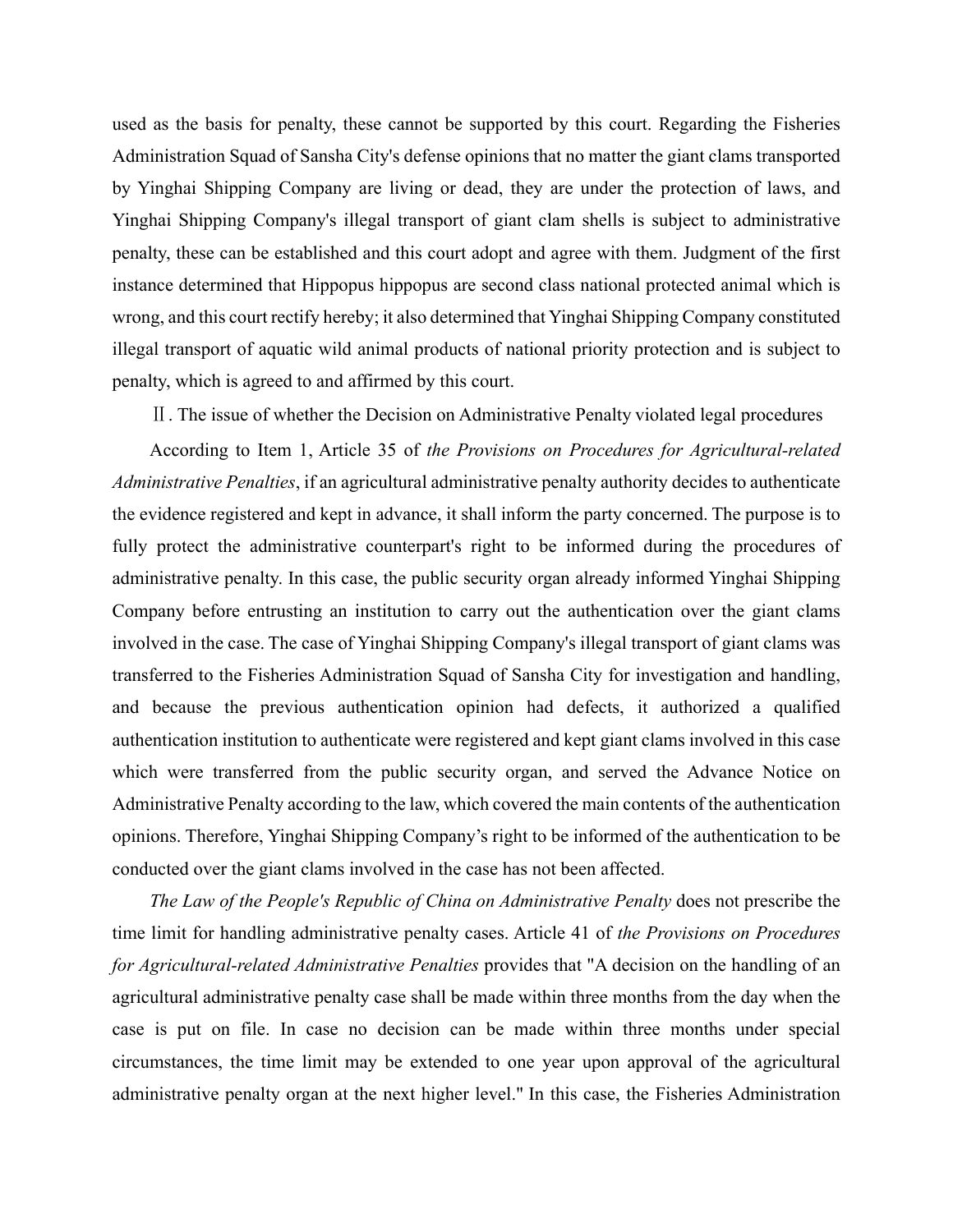Squad of Sansha City filed the case for investigation on September 13, 2014; on December 11, 2014, the handling period was extended for one year upon approval, and the handling period shall end on September 12, 2015. During this time, the period of entrusted authentication and service by public announcement should be deducted in accordance with the law, and also the period of case transfer may be deducted in accordance with the law. The decision to impose an administrative penalty was made on February 1, 2018 and within a year, which also conforms to *the Provisions on Procedures for Agricultural-related Administrative Penalties*.

In respect to the reasons for the appeal by Yinghai Shipping Company, including that it was not informed of the authentication to be conducted over evidence, the Fisheries Administration Squad of Sansha City's case handling time exceeded the time limit, the Decision on Administrative Penalty violated legal procedures cannot be established and supported by this court. Regarding the Fisheries Administration Squad of Sansha City's defense opinions that the procedures for making the decision on the administrative penalty are lawful, these can be established and this court adopt and agree with them. The judgment of first instance affirmed that the Decision on Administrative Penalty was correct and it did not affect the material procedural rights of Yinghai Shipping Company, and this court hereby agree and affirm.

Above all, the grounds for appeal by Yinghai Shipping Company were untenable and should be rejected. The decision on administrative penalty made by the Fisheries Administration Squad of Sansha City was based on clear facts and conclusive evidence, proper law and regulation applications, and complied with legal procedures. The facts ascertained in the judgment of first instance were basically clear, the application of laws and regulations was correct, and the judgment was not improper, and should be sustained. According to Item 1, Paragraph 1, Article 89 of *the Administrative Procedure Law of the People's Republic of China*, the judgment is as follows:

The appeal is dismissed and the original judgment is upheld.

The case acceptance fee of second instance is 50 Yuan, which shall be borne by the appellant Hainan Lingao Yinghai Shipping Co., Ltd.

This judgment shall be final.

Presiding Judge WANG Jun Judge ZHANG Shuang Judge FENG Kun April 10, 2019